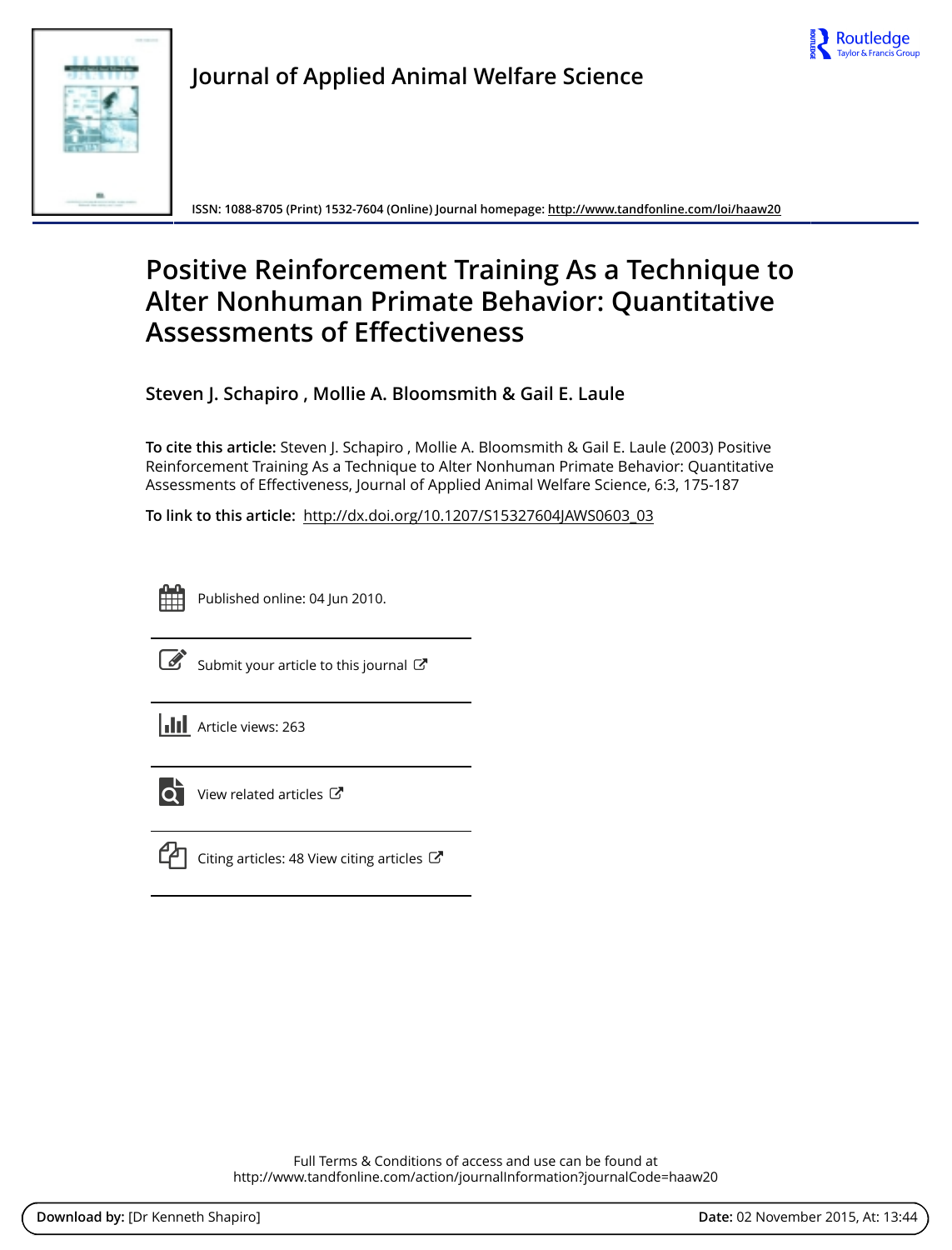## Positive Reinforcement Training As a Technique to Alter Nonhuman Primate Behavior: Quantitative Assessments of Effectiveness

Steven J. Schapiro

*Department of Veterinary Sciences The University of Texas M. D. Anderson Cancer Center*

Mollie A. Bloomsmith

*TECHLab Zoo Atlanta, and Yerkes National Primate Research Center Atlanta, Georgia*

Gail E. Laule

*Active Environments Lompoc, California*

Many suggest that operant conditioning techniques can be applied successfully to improve the behavioral management of nonhuman primates in research settings. However, relatively little empirical data exist to support this claim. This article is a review of several studies that discussed applied positive reinforcement training techniques (PRT) on breeding/research colonies of rhesus macaques (*Macaca mulatta*) and chimpanzees (*Pan troglodytes*) at The University of Texas M. D. Anderson Cancer Center and measured their effectiveness. Empirical analyses quantified the amount of time required to train rhesus monkeys to come up, station, target, and stay. Additionally, a study found that time spent affiliating by female rhesus was changed as a function of training low affiliators to affiliate more and high affiliators to affiliate less.

Requests for reprints should be sent to Steven J. Schapiro, Department of Veterinary Sciences, The University of Texas M. D. Anderson Cancer Center, 650 Cool Water Drive, Bastrop, TX 78602. E-mail: sschapir@mdanderson.org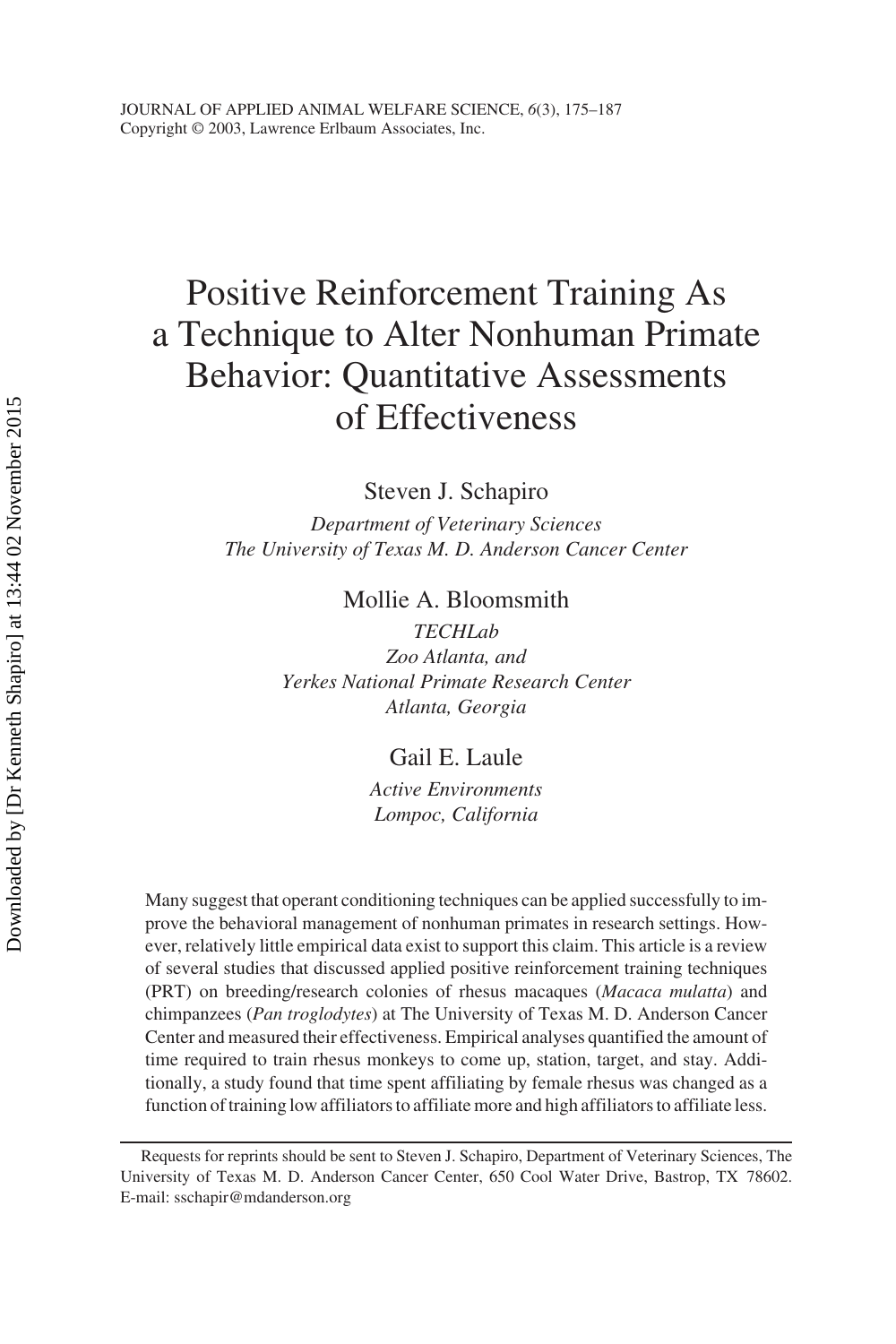#### 176 SCHAPIRO, BLOOMSMITH, LAULE

Another study successfully trained chimpanzees to feed without fighting and to come inside on command. PRT is an important behavioral management tool that can improve the care and welfare of primates in captivity. Published empirical findings are essential for managers to assess objectively the utility of positive reinforcement training techniques in enhancing captive management and research procedures.

This article is intended as a review of several studies (Bloomsmith, Laule, Alford, & Thurston, 1994; Bloomsmith, Stone, & Laule, 1998; Schapiro, Perlman, & Boudreau, 2001) we have conducted examining the effects of positive reinforcement training (PRT) techniques on the behavioral management of large colonies of rhesus monkeys (*Macaca mulatta*) and chimpanzees (*Pan troglodytes*) in captivity. Although many primatologists and animal trainers claim that PRT techniques can be employed effectively to facilitate the behavioral management of nonhuman primates in captivity (Desmond & Laule, 1994; Laule & Desmond, 1995; Laule & Whittaker, 2001; Reinhardt, Liss, & Stevens, 1995; Whittaker, Laule, Perlman, Schapiro, & Keeling, 2001), relatively few quantitative reports are available in the literature. Indeed, one of the aims of this special issue of the *Journal of Applied Animal Welfare Science (JAAWS*) is to rectify this situation.

The primary goal of this article is to provide empirical data assessing the "effectiveness" and "value" of PRT techniques. Some of the most frequently asked questions concerning PRT include, "How long does it take to train behavior X?" and "What effects does training have on the behavior of the primates?" Therefore, for the purposes of this article, *effectiveness* will include measures of the time required to train desired behaviors and/or measures of the behavioral effects of training procedures.

PRT techniques are one type of behavioral management procedure that can be applied successfully and beneficially to many aspects of both the management of primates in captivity and their use in research (Bloomsmith et al., 1994; Desmond & Laule, 1994; Laule & Desmond, 1995; Laule, Thurston, Alford, & Bloomsmith, 1996; Laule & Whittaker, 2001; Reinhardt et al., 1995; Schapiro et al., 2001; Vertein & Reinhardt, 1989; Whittaker et al., 2001). PRT techniques are simply standard operant conditioning techniques in which animals, presented with a stimulus, perform a target behavior and subsequently receive a desired reward. These techniques allow the animals to cooperate voluntarily with husbandry and/or research procedures. See Laule and Whittaker (2001) and some of the contributions in this special edition for additional recent discussions of the methods of PRT.

Training primates in captive (including laboratory) settings to perform target behaviors that facilitate husbandry, veterinary procedures, and/or research protocols is possible and desirable (Laule & Desmond, 1995; Laule et al., 1996; Laule & Whittaker, 2001; Reinhardt, 1997; Reinhardt et al., 1995; Schapiro et al., 2001). The interaction of many factors, including facility design; housing conditions; re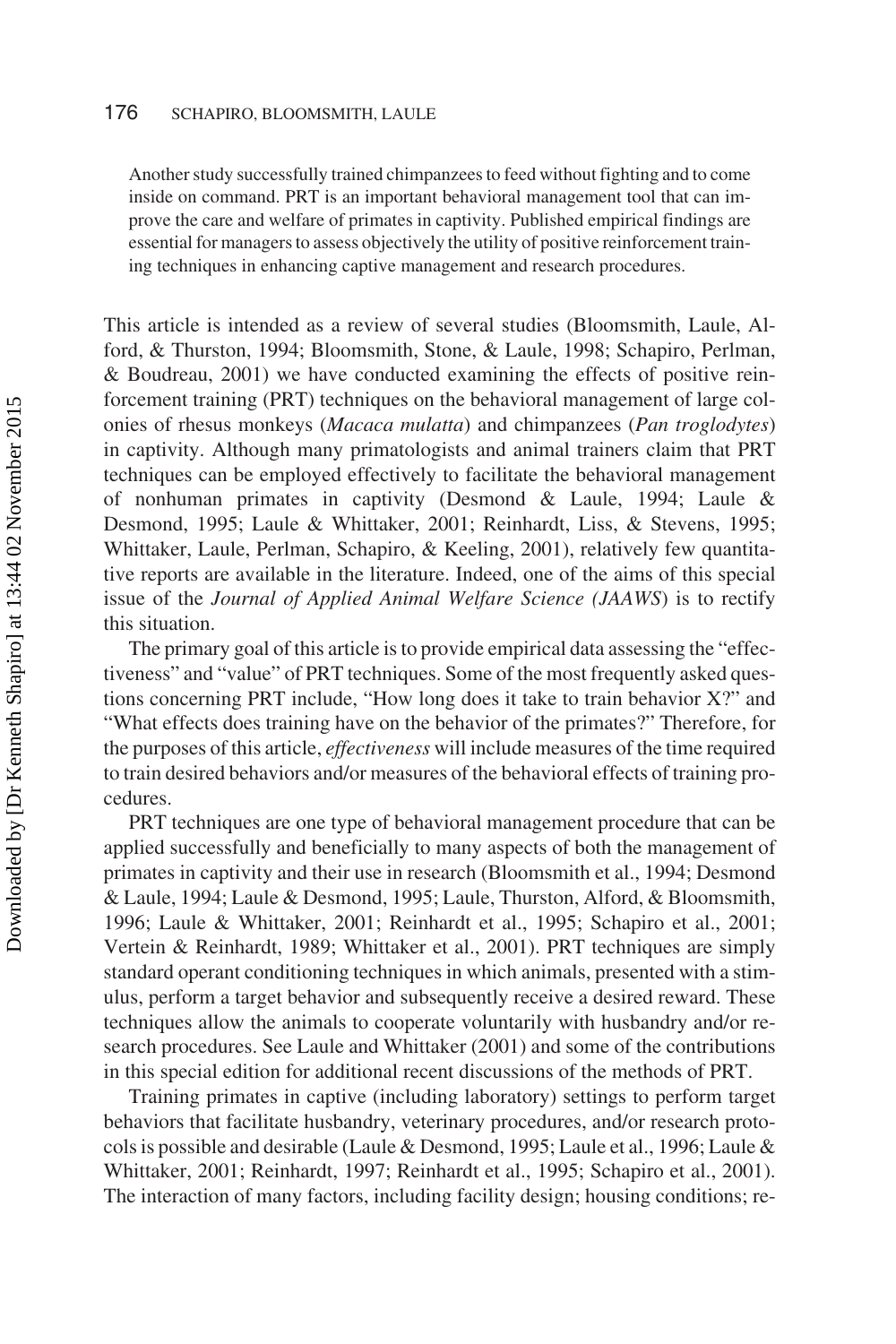search protocols; and animal characteristics (species, age, sex, rearing history) will help determine the specific target behaviors of the PRT program (Laule & Whittaker, 2001). There are relatively few captive situations in which PRT would be of no value to the primates or to those managing them.

This article reviews three previously published projects and one unpublished project. For the three previously published projects, the article presents only the basic elements of the procedures and results of the studies, referring the reader to the original reports (Bloomsmith et al., 1994; Bloomsmith et al., 1998; Schapiro et al., 2001) for additional details. For the unpublished study, the article presents more of the essential details of the procedures and results. All four studies demonstrate the potential contributions of PRT techniques to effective behavioral management and research programs.

## METHODS AND RESULTS

## Study 1: Training Rhesus Monkeys to Stay; Time Investment

Methods. The first study presented is unpublished and was designed to address issues related to quantifying the investment of personnel time required to train rhesus monkeys living in small groups (one male and five to seven females) to perform certain target/control behaviors. The target activities discussed are basic; yet, they provide a foundation of trained behaviors that facilitate the training of other, more complex and valuable behaviors.

Thirty adult rhesus monkeys of both sexes (3 males, 27 females) were trained while living in 5 unimale-multifemale groups in kennel-type runs  $(2.4 \times 3.0 \times 2.7$ m); two of the males purposely were not trained; Schapiro et al. (1997) provide additional details concerning housing. Subjects were part of the specific pathogen-free (SPF) breeding colony at The University of Texas M. D. Anderson Cancer Center's Department of Veterinary Sciences and had participated in a number of other behavioral and/or immunological investigations (Buchl, Keeling, & Voss, 1997; Schapiro, 2002; Schapiro et al., 1994). Monkeys were clicker trained (Laule, Bloomsmith, & Schapiro, 2003/this issue) and then trained to perform four progressively more difficult behaviors (up, station, target, stay) using PRT techniques. Other articles in this issue provide additional details on conditioned reinforcers. Most training sessions were 15 min in duration, and groups participated in approximately 3 training sessions per week, each group being trained by a single trainer. No individuals were separated from their groups during training; therefore, training was conducted within the constraints imposed by the social hierarchy of rhesus groups. Typically, this meant that dominant individuals were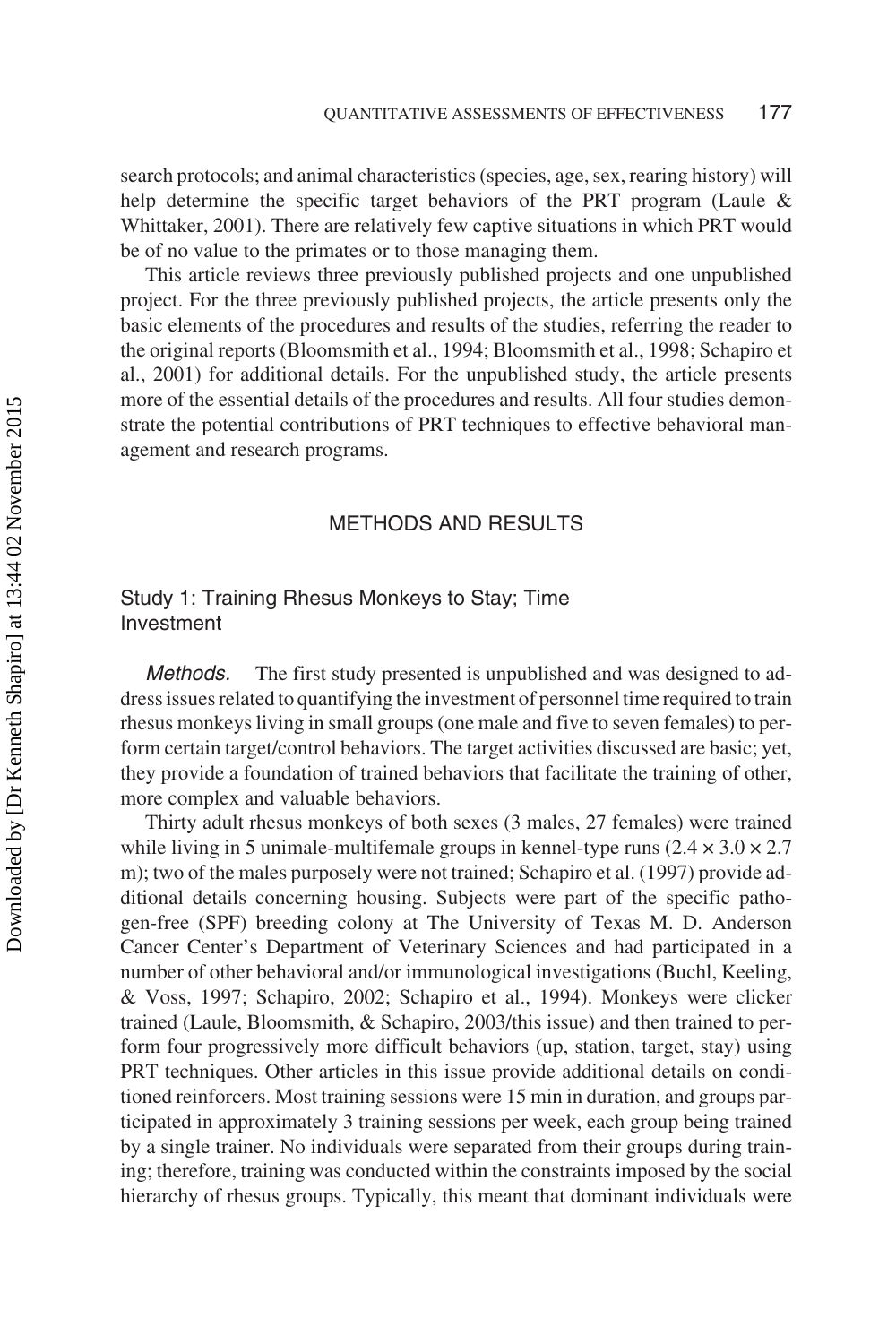reinforced not only for performing their target behaviors but also for allowing subordinate animals to receive their reinforcers. This issue will be addressed in more detail in the section devoted to cooperative feeding (Bloomsmith et al., 1994; Desmond, Laule, & McNary, 1987) presented below. A subject was considered reliably trained for one of the target behaviors when that monkey performed the behavior in three consecutive training sessions. Although the data are presented as the mean training time required per monkey to achieve reliable performance, it should be pointed out that this refers to the amount of time that the monkey's group was trained, not the amount of time that each monkey was trained.

The first trained behavior, "up," simply involved the monkeys' coming up to the front of the cage on command. Whereas monkeys would perform many of the target behaviors at times, one of the key issues in PRT is to put desired behaviors under some degree of stimulus control. This means that the animals reliably perform the behavior when requested to do so.

The second trained behavior, "station," required each monkey to approach an individual station (a uniquely shaped and positioned PVC target mounted on the cage front) on command. "Target" was the third behavior in the sequence, requiring the monkeys to touch their individual targets with a hand (again, on command). Finally, monkeys were trained to "stay," holding their target and/or not moving from their stations until verbally released by the trainer.

Results. Twenty-seven of the 30 monkeys were reliably trained (performed the behavior during 3 consecutive training sessions) to come up to the front of the cage on command after their group had received a mean of 2.5 hr of training. The fastest monkey took only 25 min to meet the criterion for this task, whereas the slowest took over 16 hr (see Table 1). Twenty-two of the monkeys took less than 2 hr to learn the behavior, whereas 3 animals never met criterion.

Monkeys were trained to station in a mean of just under 3 hr of total training time (see Table 1). This included the 2.5 hr (on average) spent learning the up command. The fastest monkey was stationing in just under 1 hr and 20 monkeys reliably stationed after less than 2 hr of training time. Only one of the 27 monkeys who were successfully trained to come up, could not be trained to station.

Twenty-four of the 26 monkeys who were successfully trained to station also were reliably trained to touch their targets on command. A mean of slightly more than 5 hr of total training time was required to meet criterion for this behavior (see Table 1). The fastest monkey required only 55 min to achieve reliability, and 14 monkeys were trained to criterion in less than 3.5 hr. Therefore, once monkeys had been trained to come up and to station, it took a mean of only an additional 2 hr to train them to target.

The next behavior in the progression, stay, presented an interesting challenge. Fourteen of the 24 targeting animals required absolutely no training to stay. Once at their targets, these typically lower ranking animals simply stayed. The other 10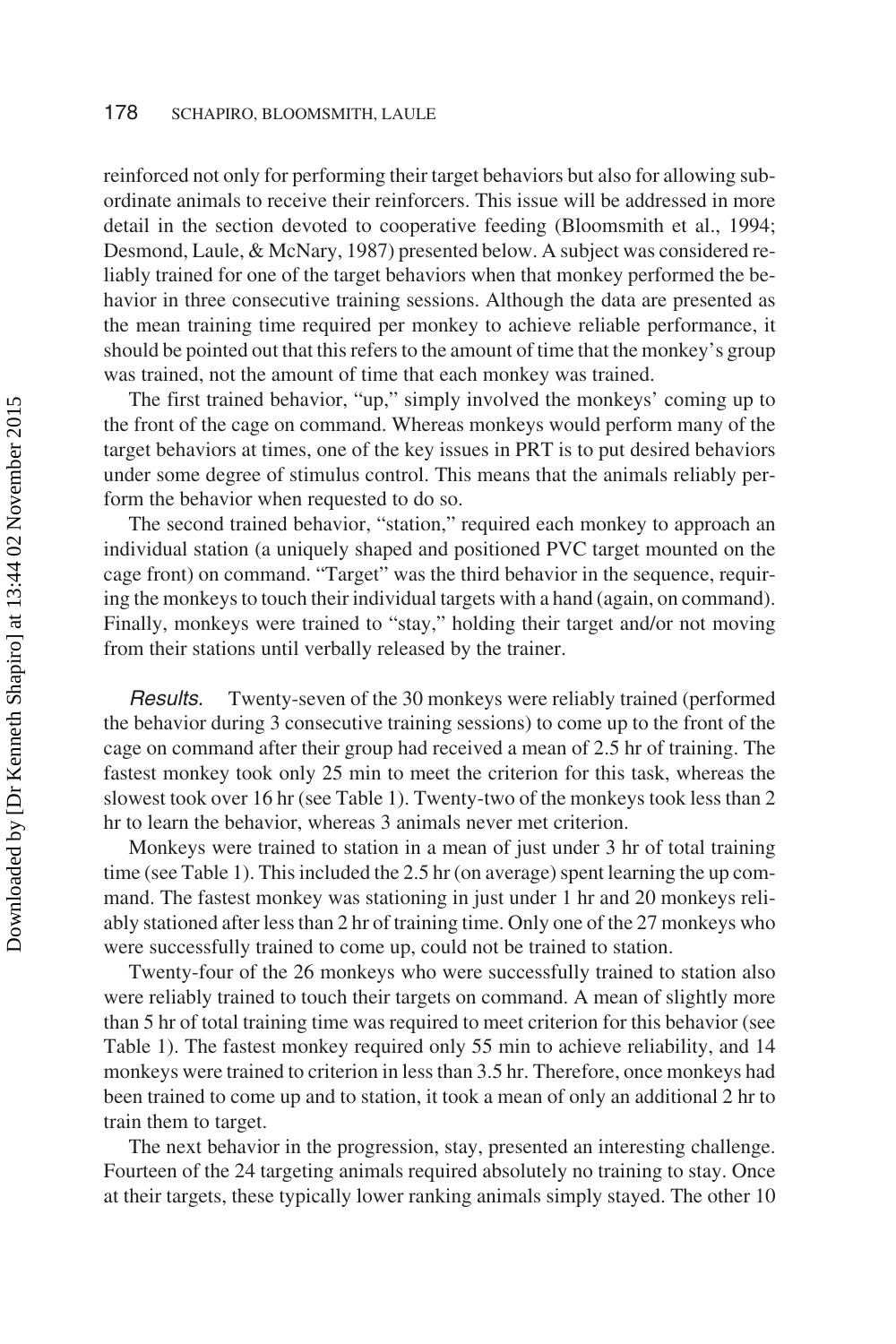| <b>Target Behavior</b>                                    | $U_p$ | <b>Station</b> | Target                      | Stay             |
|-----------------------------------------------------------|-------|----------------|-----------------------------|------------------|
| Number of hours of training required to<br>meet criterion |       |                |                             |                  |
| $0$ to $1$                                                |       |                |                             |                  |
| $1$ to $2$                                                | 17    | 15             | 6                           | $\overline{c}$   |
| $2$ to $3$                                                |       |                |                             |                  |
| $3$ to 4                                                  |       |                | 3                           |                  |
| $4$ to 5                                                  |       | $_{0}$         | 4                           |                  |
| 5 to 10                                                   |       | 2              | $\mathcal{D}_{\mathcal{L}}$ |                  |
| $10+$                                                     | 2     | $\overline{c}$ | 4                           |                  |
| $M^{\rm a}$                                               | 2.5   | 3.0            | 5.0                         | $9.5^{b}$        |
| Mode <sup>a</sup>                                         | 1.1   | 1.1            | 2.0                         | 2 <sup>b</sup>   |
| $Mdn^a$                                                   | 1.2   | 2.0            | 3.2                         | 6.8 <sup>b</sup> |
| Subjects successfully trained                             | 27/30 | 26/27          | 24/26                       | 24/24            |

TABLE 1 The Number of Hours Required to Train Rhesus Monkeys to Reliably Perform the Target Behaviors on Command

*Note.* Entries in the table indicate the number of subjects successfully trained during the time period.

<sup>a</sup>Given in hours. <sup>b</sup>14 subjects required no additional training to stay. Mean, mode, and median values refer only to those 10 subjects who required training to stay.

animals however, required considerable training (at least 4.5 additional hours, see Table 1) to achieve reliability for stay. These were the animals, typically higher ranking individuals, who would attempt to leave their targets and steal the reinforcers intended for other animals. Although stay is relatively difficult to train, it is an extremely valuable behavior for both management and research purposes, significantly increasing access to all animals in the group.

### Study 2: Training Rhesus Monkeys; Affiliative Interactions

Methods. This study has been previously published (Schapiro et al., 2001) and was designed to use PRT techniques to manipulate prospectively the amount of time that adult female rhesus monkeys engaged in affiliative interactions. As increased levels of affiliative interactions have been correlated with enhanced immune responses (Capitanio, Mendoza, Lerche, & Mason, 1998; Kaplan et al., 1991), we felt this was an interesting relationship to explore. In brief, 28 group-housed subjects in the rhesus SPF breeding colony were identified as either high affiliators or low affiliators, based on a median split of the time they spent engaged in affiliative activities (social play, social grooming) during a baseline observation period (250 hr of focal animal data). Half of the 14 low affiliators were trained to affiliate, and half of the high affiliators then were trained not to affiliate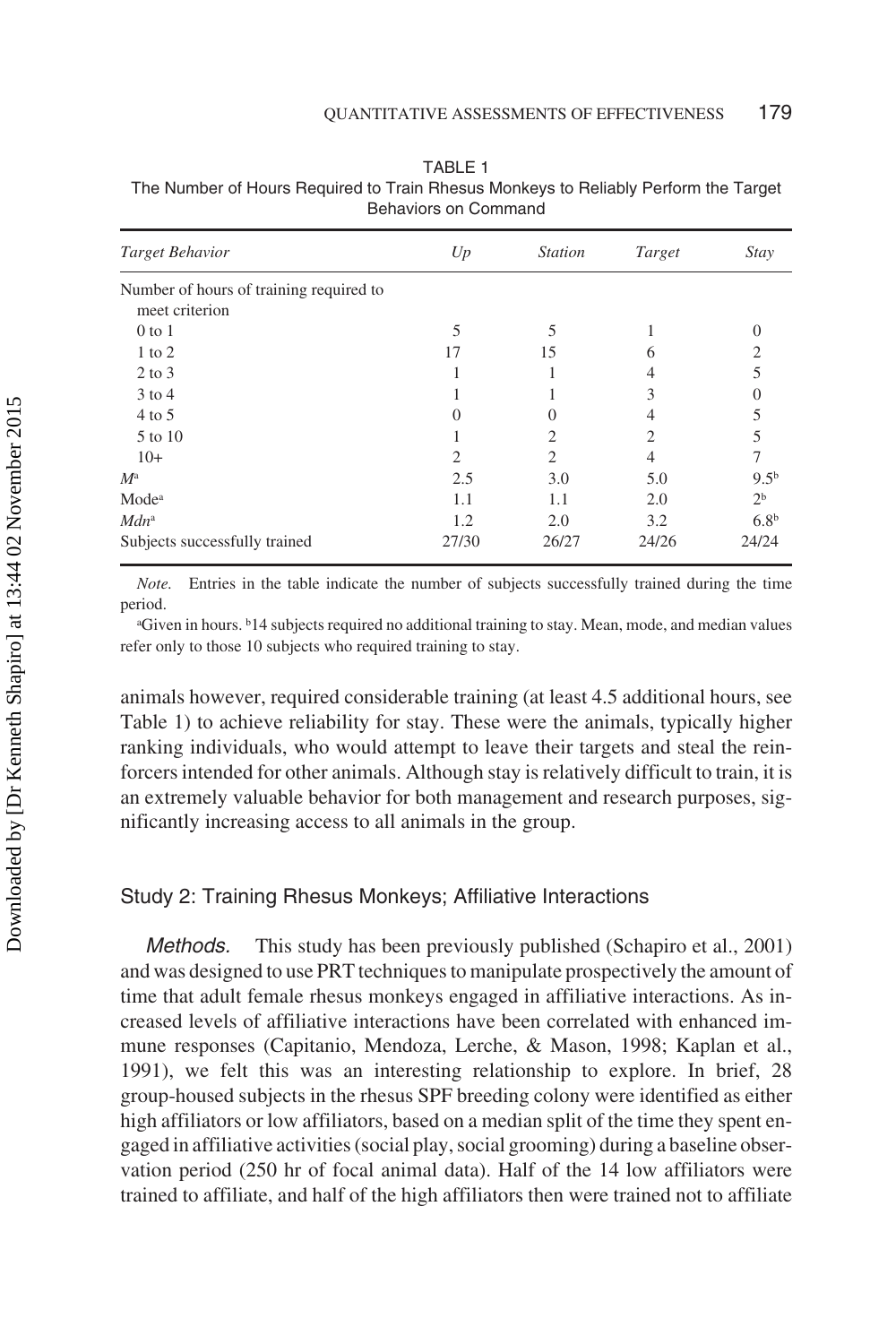(as a positive control condition), using PRT techniques. The rest of the animals, not trained, served as control subjects.

High affiliators were trained not to affiliate by training the monkeys to target and stay (as in Study 1) at targets that were gradually moved from within a social distance  $(< 8 \text{ cm})$  of another monkey to outside of a social distance  $(> 8 \text{ cm})$  of all other monkeys. Low affiliators, on the other hand, were trained to affiliate by training them to target and stay at targets that gradually were moved from outside a social distance of all other monkeys to within a social distance of a single partner monkey. Low affiliators then were trained, through the shaping of successive approximations, to place their hands on the back of the partner and simulate grooming-like hand movements. Schapiro et al. (2001) provide additional details on the training procedures and experimental design of this study. After the baseline period, subjects were observed both during (trained subjects only) and outside of training sessions (an additional 340 hr of focal animal data).

Results. PRT aimed at altering the affiliative interactions of socially housed, adult female rhesus macaques altered the affiliative behavior patterns of both high affiliators and low affiliators (see Table 2). In general, high affiliators were successfully trained not to affiliate, spending significantly less time affiliating during the training phase (a) than they did during the baseline phase,  $t(5) = 5.5$ ,  $p < .01$ , and (b) than did untrained high affiliators during the training phase of the study, *F*(1,  $10$ ) = 9.3,  $p < 0.05$ . These data suggest that high affiliators were responding to the reinforcement contingencies of the training process yet were not altering their overall behavioral repertoire. Low affiliators were successfully trained to affiliate more  $(12.5\%$  of observation time) during observations outside of training sessions,  $t(6)$  =  $-2.14$ ,  $p < .08$ , than during the baseline phase (6.7%). This suggested that, unlike trained high affiliators, the overall behavioral repertoires of these subjects were altered as a function of PRT (the difference approached significance). For additional details concerning the results of this study, see Schapiro et al. (2001).

|  | பட |  |  |
|--|----|--|--|
|  |    |  |  |

Mean Percentage of Observation Time Spent Affiliating With Adult Rhesus Monkeys Across Study Phases (Baseline Versus Training), Experimental Conditions (Trained Versus Untrained), and Observation Times (During Training Versus Outside of Training)

| Subgroup                   |                       | <b>Training Phase</b> |                         |  |
|----------------------------|-----------------------|-----------------------|-------------------------|--|
|                            | <b>Baseline Phase</b> | During Training       | <b>Outside Training</b> |  |
| Trained high affiliators   | 17.9                  | 2.9                   | 14.3                    |  |
| Untrained high affiliators | 15.1                  |                       | 13.7                    |  |
| Trained low affiliators    | 6.7                   | 4.5                   | 12.5                    |  |
| Untrained low affiliators  | 8.2                   |                       | 11.2                    |  |

*Note.* Complete data set can be found in Schapiro, Perlman, and Boudreau (2001).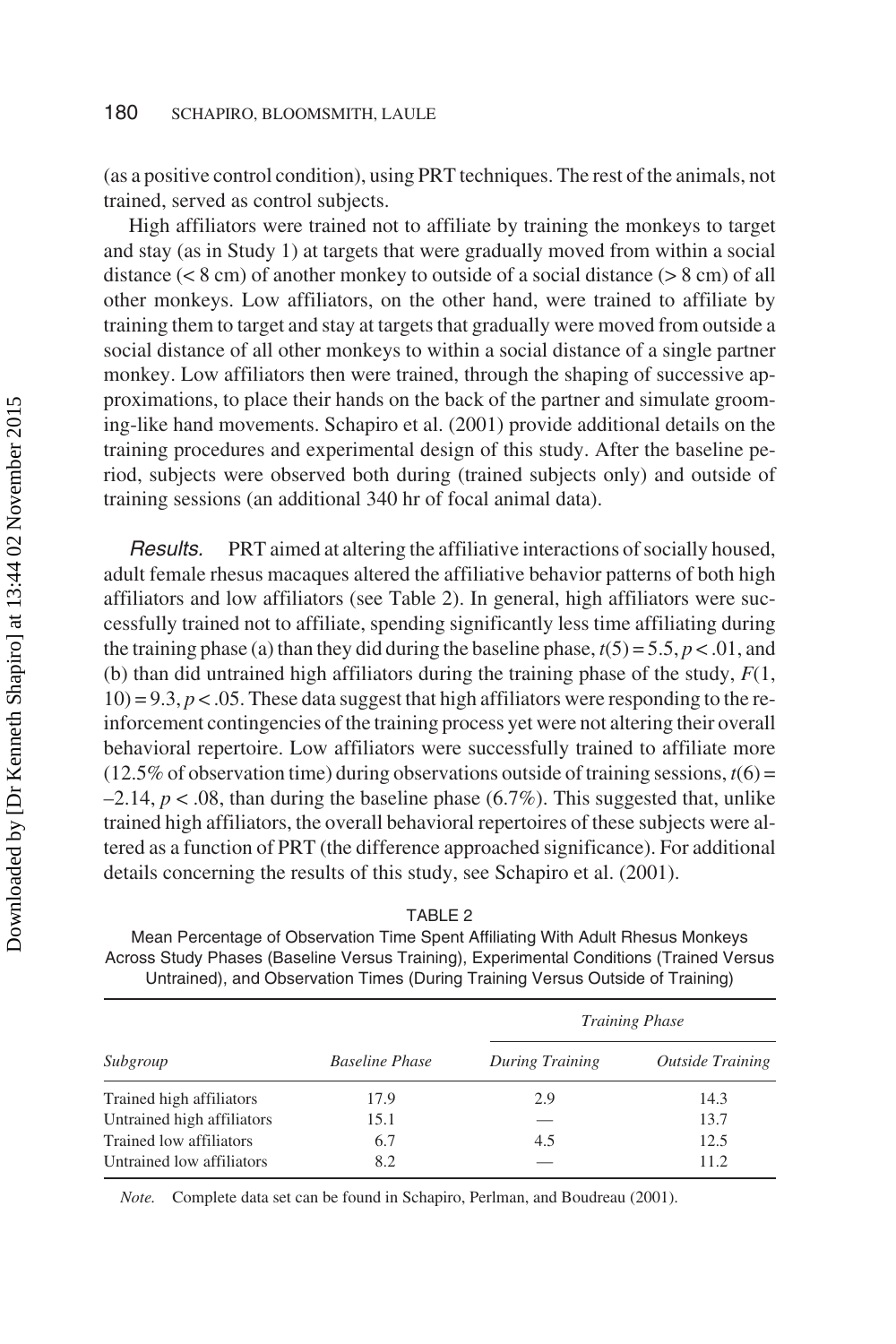## Study 3: Training to Moderate Chimpanzee Feeding-Related Aggression

Methods. This study has been previously published (Bloomsmith et al., 1994) and was designed to measure the effect of a cooperative feeding paradigm (Desmond et al., 1987) on the amount of aggression during feeding in a relatively large group of chimpanzees. Our chimpanzee research colony contains approximately 160 animals housed in a variety of social settings including pairs, trios, small groups (4 to 6 animals), and large groups (7 to 16 animals). Facilities with both indoor and outdoor components house all animals. Most pairs and trios live in run-type enclosures, most small groups in Primadomes, and most large groups in corrals (Riddle, Keeling, Alford, & Beck, 1982).

In some groups of chimpanzees, certain dominant animals routinely chase more subordinate animals and steal their portion of food. This creates many problems; including dominant animals who may become overweight and subordinate animals who may not receive proper nutrition. The group we studied had such a dominant animal. Although it is difficult to use PRT techniques to train a chimpanzee not to do an undesirable behavior, it is considerably easier to train that animal to perform a behavior that is incompatible with the undesirable behavior (Laule & Whittaker, 2001). The process of training for cooperative feeding involves exactly this procedure. To train dominant animals not to chase and steal subordinates' food, the dominants are reinforced for sitting in one spot, a behavior incompatible with chasing and stealing. In essence, as alluded to briefly in Study 1, dominant animals are reinforced for allowing subordinate animals to receive their food ration.

Considerable details on cooperative feeding are available in Bloomsmith et al. (1994); in general, however, dominant animals initially are given the verbal stimulus, "sit," and are reinforced for doing so. As training progresses, these same animals are asked to sit while the other animals in the group are fed their rations and are reinforced for doing so. Eventually, the animals who remain sitting while allowing the other animals in the group to receive their food receive a high value reinforcer (an apple) in addition to their regular food items. The data included in the older report (Bloomsmith et al., 1994) included eight subjects. Currently, all 90 subjects living in our corrals generally feed without fighting, although not all groups required PRT to accomplish this.

Results. Training a group of chimpanzees using the cooperative feeding procedure resulted in significant changes in feeding-related agonistic behavior before and after training,  $F(1,6) = 15.5$ ,  $p < .05$ . Aggressive, display, submissive, and reconciliatory behaviors all showed similar patterns of decline. These findings applied to incidents involving the target male as well as to the group as a whole (see Table 3). Levels of the behaviors included in Table 3 at times other than meal periods did not change as a function of training. These results indicate that the training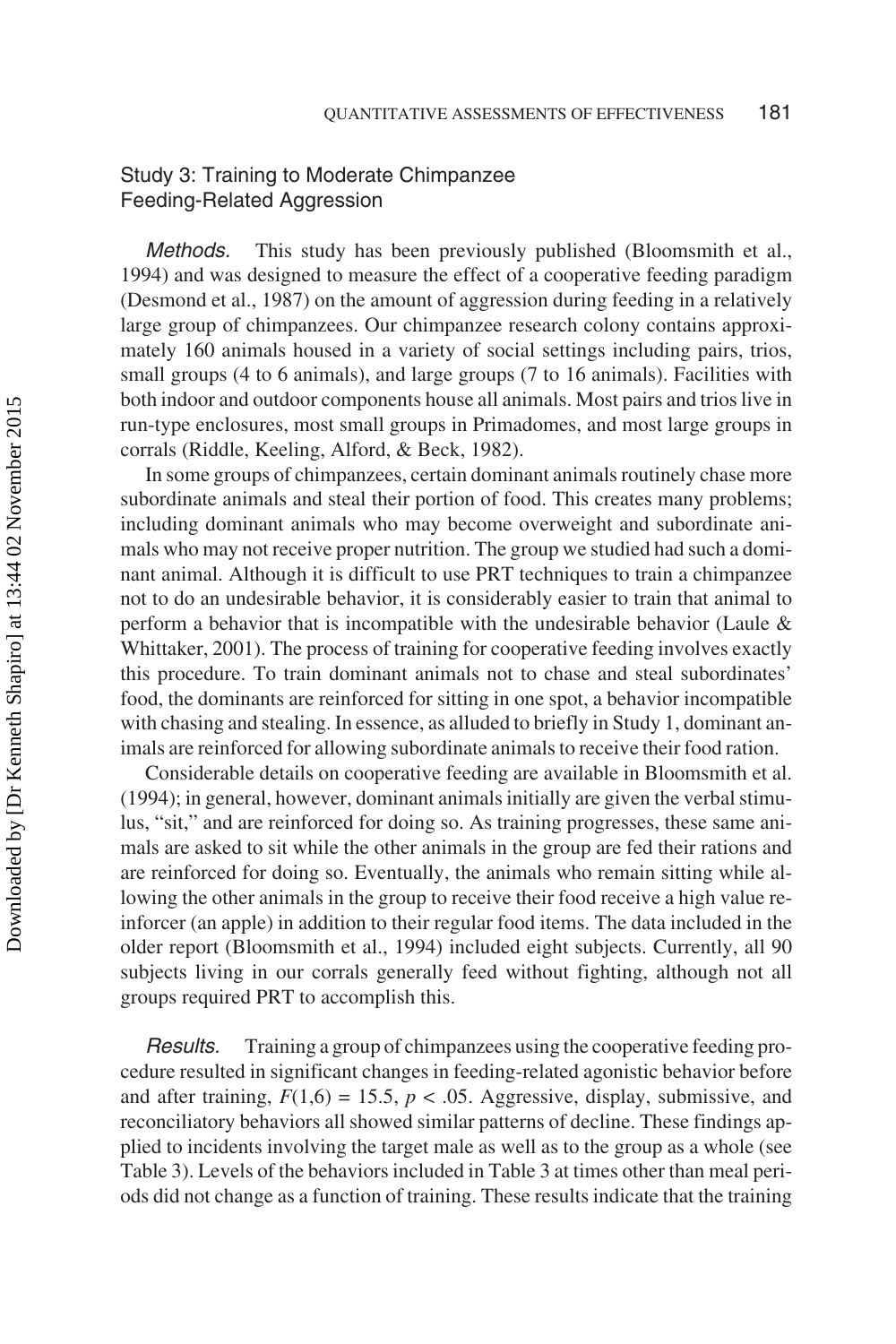|                        |                  | Pretraining |                  |      |     | Posttraining |                  |      |  |
|------------------------|------------------|-------------|------------------|------|-----|--------------|------------------|------|--|
|                        |                  | No Meal     |                  | Meal |     | No Meal      |                  | Meal |  |
| <b>Study Condition</b> | $\boldsymbol{M}$ | SE          | $\boldsymbol{M}$ | SE   | M   | SE           | $\boldsymbol{M}$ | SE   |  |
| Behavior               |                  |             |                  |      |     |              |                  |      |  |
| Display                |                  |             |                  |      |     |              |                  |      |  |
| Group <sup>a</sup>     | 0.9              | 1.5         | 6.6              | 5.1  | 2.4 | 2.2          | 1.4              | 1.4  |  |
| Male                   | 0.5              |             | 4.4              |      | 1.3 |              | 0.6              |      |  |
| Aggressive             |                  |             |                  |      |     |              |                  |      |  |
| Group                  | 0.6              | 1.1         | 7.7              | 5.7  | 0.9 | 0.9          | 1.7              | 1.7  |  |
| Male                   | 0.4              |             | 2.7              |      | 0.2 |              | 0.7              |      |  |
| Submissive             |                  |             |                  |      |     |              |                  |      |  |
| Group                  | 3.7              | 5.7         | 22.3             | 15.4 | 5.4 | 4.5          | 0.4              | 0.5  |  |
| Male                   | 0.1              |             | 0.0              |      | 0.0 |              | 0.0              |      |  |
| Reconciliation         |                  |             |                  |      |     |              |                  |      |  |
| Group                  | 1.0              | 1.2         | 2.7              | 3.0  | 0.4 | 0.5          | 0.3              | 0.5  |  |
| Male                   | 0.1              |             | 0.4              |      | 0.0 |              | 0.0              |      |  |
|                        |                  |             |                  |      |     |              |                  |      |  |

TABLE 3 Means and Standard Error Rates (Per Hour) of Agonistic Behaviors Among Chimpanzees During the Four Study Conditions

*Note.* Complete data set can be found in Bloomsmith, Laule, Alford, and Thurston (1994). a Group scores are for all eight group members combined, including the target male.

process decreased agonism to levels equivalent to nonfeeding times of the day, thereby eliminating the additional aggression that had been evident when meals were fed. For more details concerning the results of this study, see Bloomsmith et al. (1994).

### Study 4: Training for Chimpanzee Voluntary Movement

Methods. This study has been previously published (Bloomsmith et al., 1998) and was designed to measure the effort required to train chimpanzees to reliably come into the indoor portion of their corral enclosure when asked to do so. A critical component of any behavioral management program is to be able to move animals from one section of their enclosure to another section on command (typically referred to as "shifting" or "gating"). This is accomplished best using standard operant conditioning procedures whereby the animals are asked to come inside and are reinforced with juice, fruit, and/or other treats when they come inside and the door is closed behind them (a training attempt). If 100% of the animals in the group complied, then the training attempt was equivalent to a training session. If less than 100% of the animals in the group complied during a training attempt, an additional attempt was made.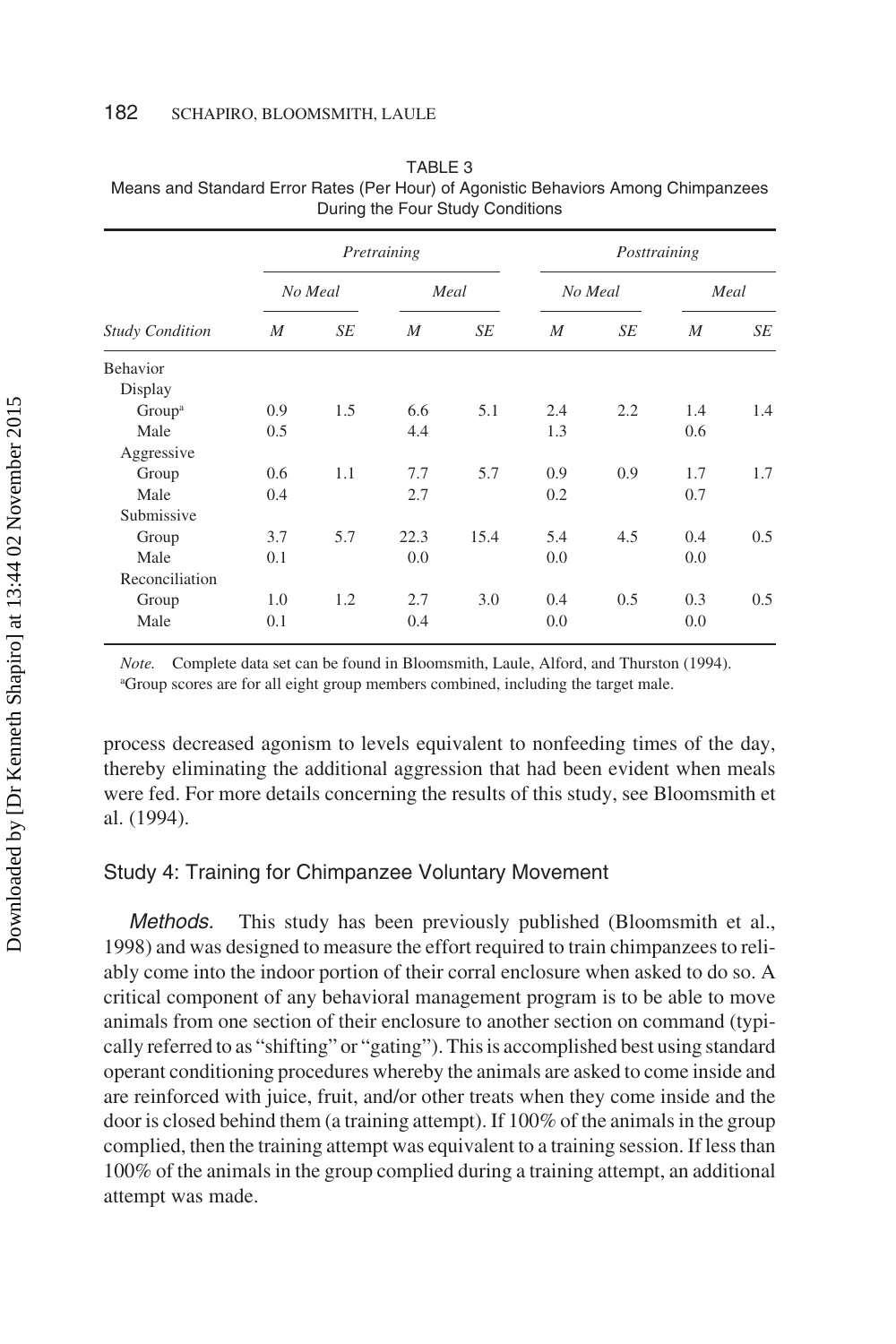In this case, the training session was comprised of multiple-training attempts. Sixty-six chimpanzees were observed for this four-phase study, and we measured the percentage compliance of the subjects with the command, inside, during each phase. During the baseline phase, subjects received no reinforcement for coming inside when called by the trainer. During the initial training phase, subjects received positive reinforcement from the trainer for coming inside when called by the trainer. The initial training phase continued until 90% compliance was reached, at which point the maintenance phase of the study began. The maintenance phase also employed the trainers providing the stimulus and the reinforcement and continued until the transfer phase began. During the transfer phase, a member of the caregiving staff, rather than the trainer, called the animals in, reinforced them, and worked the doors. For additional details concerning the precise methodology of this study, see Bloomsmith et al. (1998).

Results. Means of 16.1 training sessions and 22 training attempts were required to reach the 90% criterion for successful training of the inside behavior (see Table 4). On average, a training attempt lasted less than 5 min; therefore, less than 110 min were typically required to train a group to criterion. There was considerable variability in the number of sessions required to reach reliability  $(SE = 17.8$ ; range = 4 to 93). Females ( $M = 11.6$ ) required significantly fewer,  $F(1, 64) = 6.0$ ,  $p <$ .02, training sessions than did males  $(M = 25)$ . Compliance differed significantly across phases of the study, and adult males were the poorest performers across all phases. There were no age effects or age by sex interactions. Compliance (89.8%) during the first 55 attempts at the beginning of the transfer phase was significantly lower,  $F(1, 64) = 9.1$ ,  $p < .004$ , than compliance (94.2%) during the 20 final attempts of the maintenance phase. Although this difference is statistically significant, the compliance rate early in the transfer phase still is well above the baseline

| Study Phase              | <b>Baseline</b> <sup>a</sup> | <i>Initial</i><br><i>Training<sup>a</sup></i> | Maintenance<br>Trainingb | Transfer of<br>Trainingb |
|--------------------------|------------------------------|-----------------------------------------------|--------------------------|--------------------------|
|                          |                              |                                               |                          |                          |
| Subjects                 |                              |                                               |                          |                          |
| Adult females            | 77.9                         | 88.7                                          | 95.8                     | 94.2                     |
| Adult males              | 41.6                         | 70.0                                          | 84.7                     | 76.2                     |
| Immature females         | 65.4                         | 81.9                                          | 87.7                     | 87.2                     |
| Immature males           | 66.1                         | 78.9                                          | 93.1                     | 84.2                     |
| M all subjects           | 66.1                         | 82.1                                          | 91.7                     | 87.9                     |
| Total number of attempts |                              |                                               |                          |                          |
| for individuals          | 942                          | 1,451                                         | 2,181                    | 8,128                    |
|                          |                              |                                               |                          |                          |

TABLE 4 Percentage Compliance Scores for Chimpanzees Across Study Phases

*Note.* Complete data set can be found in Bloomsmith, Stone, and Laule (1998).  $a_n = 66$ .  $b_n = 58$ .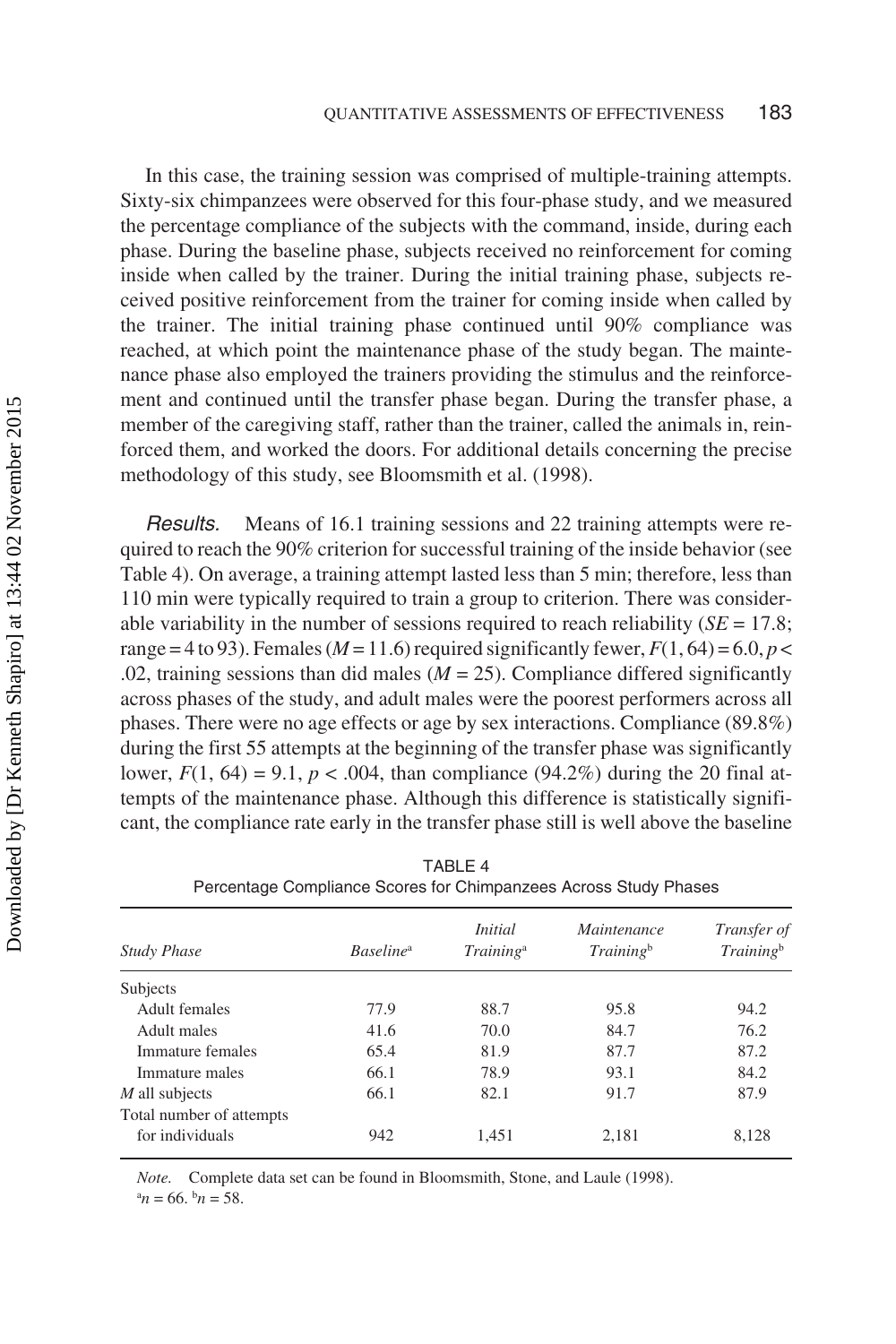compliance level (see Table 4). For additional details concerning the results of this study, see Bloomsmith et al. (1998).

## **DISCUSSION**

The primary goal of this brief review was to provide the reader with examples of studies of PRT that empirically measured the effectiveness of these techniques. For the purposes of this article, two specific measures of effectiveness were emphasized: (a) the amount of time required to train particular behaviors, and (b) the behavioral changes resulting from training. These specific measures of effectiveness should provide managers of primates in captivity with the information needed to assess the value of implementing positive reinforcement training techniques in their management and research programs.

The data included from the four studies discussed above emphasize the potential value of PRT to the captive management, well-being, and research utilization of nonhuman primates (Laule & Whittaker, 2001; Whittaker et al., 2001) and provide some of the empirical data necessary to evaluate the effectiveness of such procedures. The combined data from these four studies clearly indicate that PRT techniques can be used effectively to achieve both management and research goals. Although some behaviors are more difficult to train than others, it is clear that both desirable and undesirable behaviors can be manipulated using these techniques. Even affiliative and agonistic interaction patterns can be influenced, demonstrating the power of PRT techniques to alter even some of the most critical species-typical activities in the primates' behavioral repertoire. Although cooperative feeding is not a requirement for housing chimpanzees in large social groups, PRT aimed at minimizing aggression at meal times can only benefit the animals and those who manage them.

Two aspects of the present findings deserve special attention in this article. The first is the concept of training an incompatible behavior as a mechanism for facilitating the elimination of undesirable behaviors from primates' activity patterns. Although we addressed this primarily in the context of cooperative feeding (Bloomsmith et al., 1994; Desmond et al., 1987), there are many other circumstances in which the preferential reinforcement of desirable behaviors that cannot be performed at the same time as undesirable behaviors can be used to eliminate those undesirable behaviors from the animals' behavioral repertoire. One way to minimize primates' grabbing their caregivers (and thereby minimize risks to human safety) is to reinforce the animals for stationing and targeting with their hands on their perches inside their cages. Of course, this approach will not work for every animal or every undesirable behavior.

The second point worthy of emphasis from the cumulative findings of this article relates to the challenges inherent in attempting to train intelligent, socially ori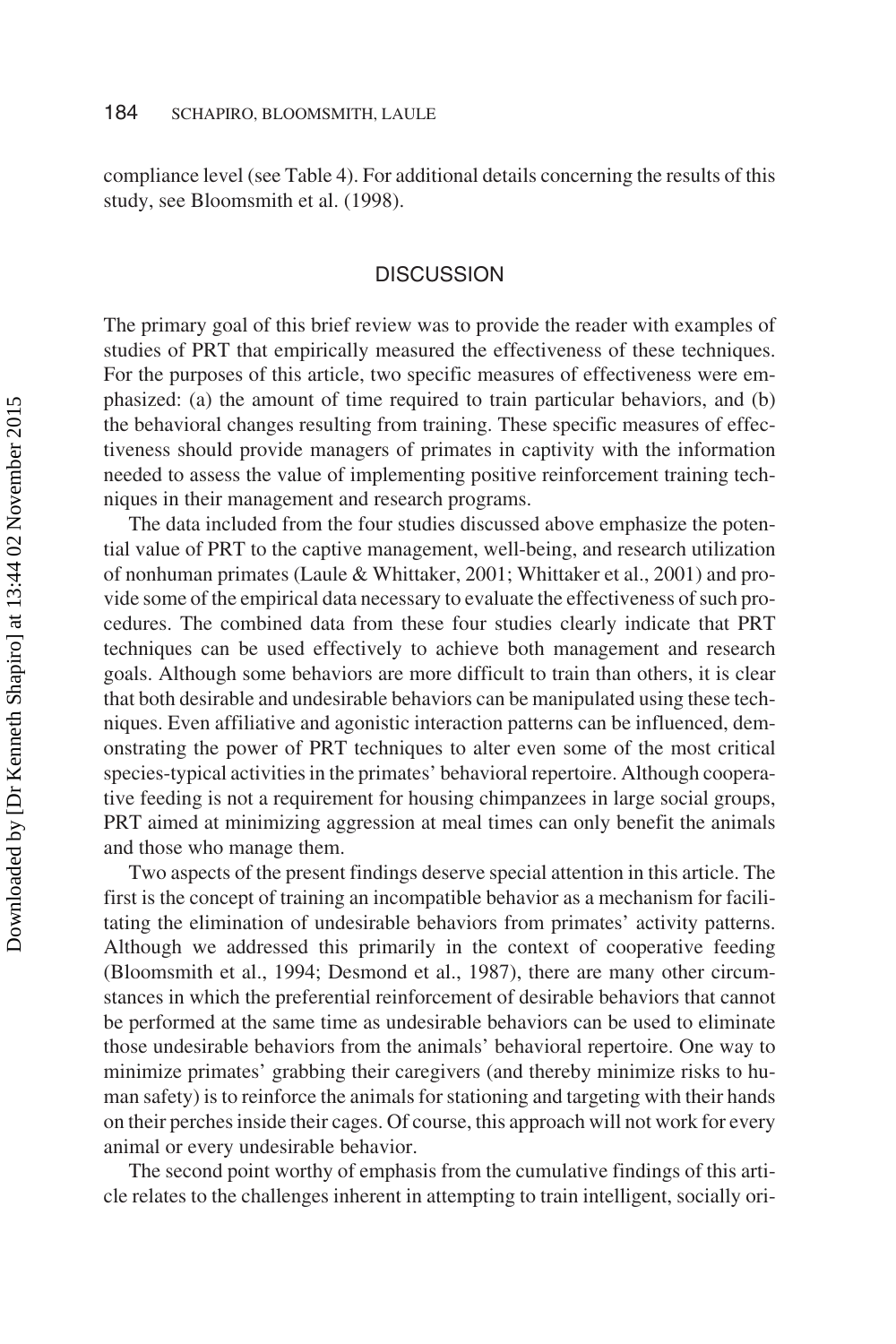ented animals, like primates, without separating them from their social groups. Separating animals from their groups can be a time consuming process; more important, it can be stressful for both those removed and those remaining behind. Therefore, we prefer to work with intact social groups, even when the objective is to gain access to, and train, a single animal for a particular behavior (such as urine collection).

When working with groups of animals and the associated complex social dynamics, it often is easier to train certain group members than others. In some situations, "highly trainable" subsets of animals can be identified (e.g., female chimpanzees to come inside; lower ranking rhesus monkeys to stay as described previously), but this is not always the case. For commands such as station and inside, management goals have not been completely achieved unless all animals station or come inside. In other words, the amount of training time required per group may not be distributed evenly within the group; some animals may require only one or two sessions, whereas others may require many, many sessions or may never perform the behavior.

These animals may have learned the behavior but may be unwilling to perform it within the social context of the group. Similarly, the behavioral effects of training may not be equivalent across subjects. Some animals may benefit from increased proximity to group mates or from increased access to desirable food items, whereas others may find such new circumstances additionally stressful. For these, and other related reasons, often it is difficult to provide straightforward answers to the following questions: (a) How long does it take to train behavior  $X$ ? and (b) What are the effects of training behavior X?

Well-designed studies should be published and should involve (a) appropriate experimental techniques, (b) sufficient numbers of subjects, and (c) suitable quantities of data to permit generalization across different species and settings. Although people always want to know how long it takes to train particular behaviors, and this article provides some empirical data to address this question, the answer rarely is as simple as it seems and typically requires considerable detail and explanation.

#### ACKNOWLEDGMENTS

Financial support for parts of the projects came from NIH/NCRR Grants U42–RR05080 and U42–RR03589 to M. E. Keeling, R01–RR05092 and R01–RR03578 to M. A. Bloomsmith, and from the Biomedical Resources Foundation to S. J. Schapiro. Expert observational, training, and technical support for this work was provided by Jaine Perlman, Susan Lambeth, Debra Machamer, Adam Stone, Bob Thurston, Steve Ross, and Brock Boudreau. The positive reinforcement training program was devised in collaboration with M. E. Keeling. Thanks to the University of Texas M. D. Anderson Cancer Center primate and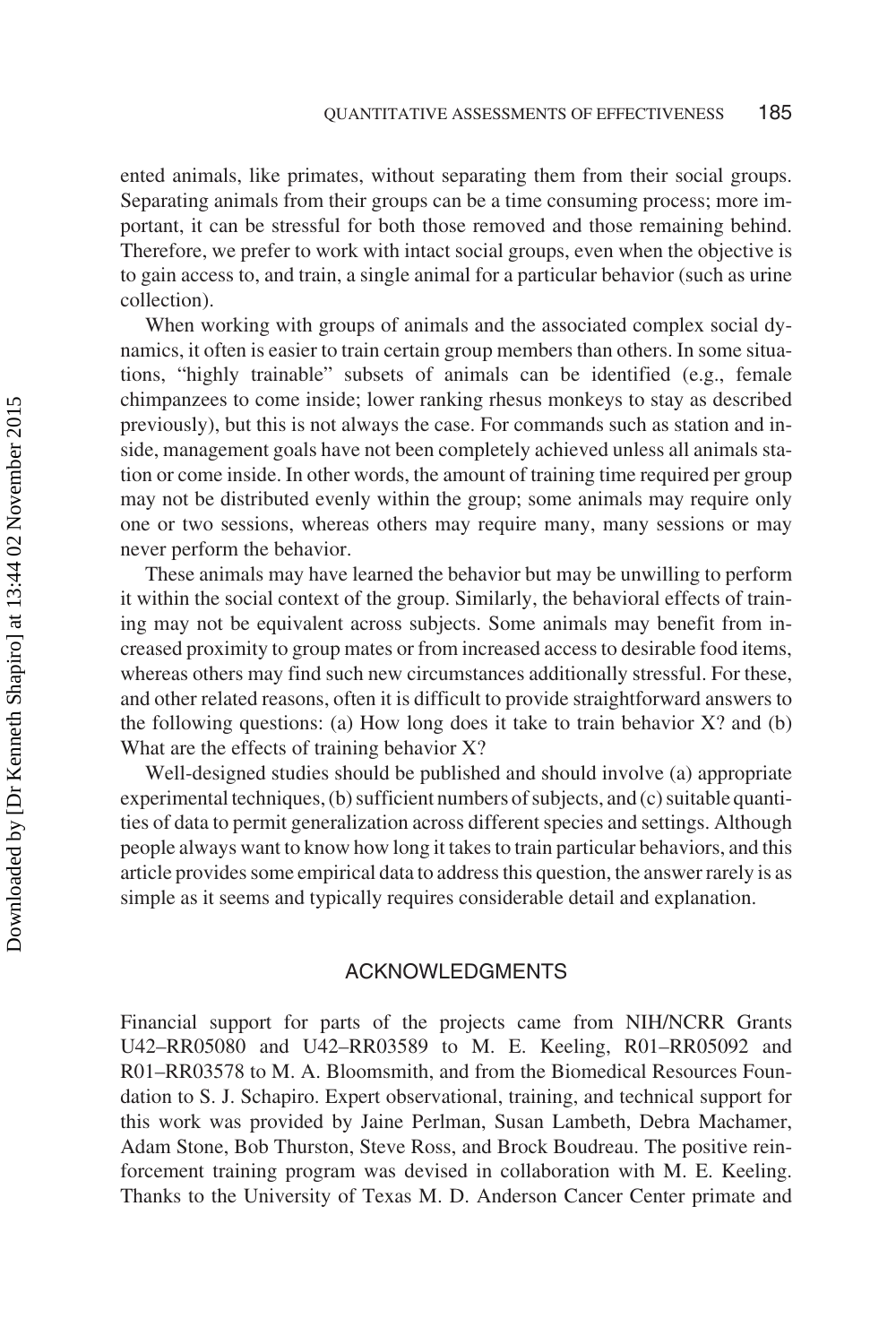chimpanzee sections' veterinary and caregiving staffs for maintaining the animals in exceptional condition. Animals were maintained in facilities approved by the Association for Assessment and Accreditation for Laboratory Animal Care International and in accordance with current United States Department of Agriculture, Department of Health and Human Services, and National Institutes of Health regulations and standards. All experimental protocols were approved by the Institutional Animal Care and Use Committee of The University of Texas M. D. Anderson Cancer Center or the Yerkes National Primate Research Center of Emory University. Thanks to H. M. Buchanan-Smith and M. J. Prescott for helpful comments on an earlier version of this manuscript.

## **REFERENCES**

- Bloomsmith, M. A., Laule, G. E., Alford, P. L., & Thurston, R. H. (1994). Using training to moderate chimpanzee aggression during feeding. *Zoo Biology, 13,* 557–566.
- Bloomsmith, M. A., Stone, A. M., & Laule, G. E. (1998). Positive reinforcement training to enhance the voluntary movement of group-housed chimpanzees. *Zoo Biology, 17,* 333–341.
- Buchl, S. J., Keeling, M. E., & Voss, W. R. (1997). Establishing specific pathogen-free (SPF) nonhuman primate colonies. *ILAR Journal, 38*(1), 22–27.
- Capitanio, J. P., Mendoza, S. P., Lerche, N. W., & Mason, W. A. (1998). Social stress results in altered glucocorticoid regulation and shorter survival in simian acquired immune deficiency syndrome. *Proceedings of the National Academy of Sciences, USA, 95,* 4714–4719.
- Desmond, T., & Laule, G. (1994). Use of positive reinforcement training in the management of species for reproduction. *Zoo Biology, 13,* 471–477.
- Desmond, T., Laule, G., & McNary, J. (1987). Training for socialization and reproduction with drills. In *Proceedings of the American Association of Zoological Parks and Aquariums* (pp. 435–441). Wheeling, WV: American Association of Zoological Parks and Aquariums.
- Kaplan, J. R., Heise, E. R., Manuck, S. B., Shively, C. A., Cohen, S., Rabin, B. S., et al. (1991). The relationship of agonistic and affiliative behavior patterns to cellular immune function among cynomolgus monkeys (*Macaca fascicularis*) living in unstable social groups. *American Journal of Primatology, 25,* 157–173.
- Laule, G. E., Bloomsmith, M. A., & Schapiro, S. J. (2003/this issue). The use of positive reinforcement training techniques to enhance the care, management, and welfare of laboratory primates. *Journal of Applied Animal Welfare Science, 6*, 163–173.
- Laule, G., & Desmond, T. (1995). Use of positive reinforcement techniques to enhance animal care, research, and well-being. In K. A. L. Bayne & M. D. Kreger (Eds.), *Wildlife mammals as research models: In the laboratory and field* (pp. 53–59). Bethesda, MD: Scientists Center for Animal Welfare.
- Laule, G. E., Thurston, R. H., Alford, P. L., & Bloomsmith, M. A. (1996). Training to reliably obtain blood and urine samples from a young, diabetic chimpanzee (*Pan troglodytes*). *Zoo Biology, 15,* 587–591.
- Laule, G., & Whittaker, M. (2001). The use of positive reinforcement techniques with chimpanzees for enhanced care and welfare. In L. Brent (Ed.), *The care and management of captive chimpanzees*(pp. 243–266). San Antonio, TX: American Society of Primatologists.
- Reinhardt, V. (1997). Training nonhuman primates to cooperate during blood collection: A review. *Laboratory Primate Newsletter, 36,* 1–4.